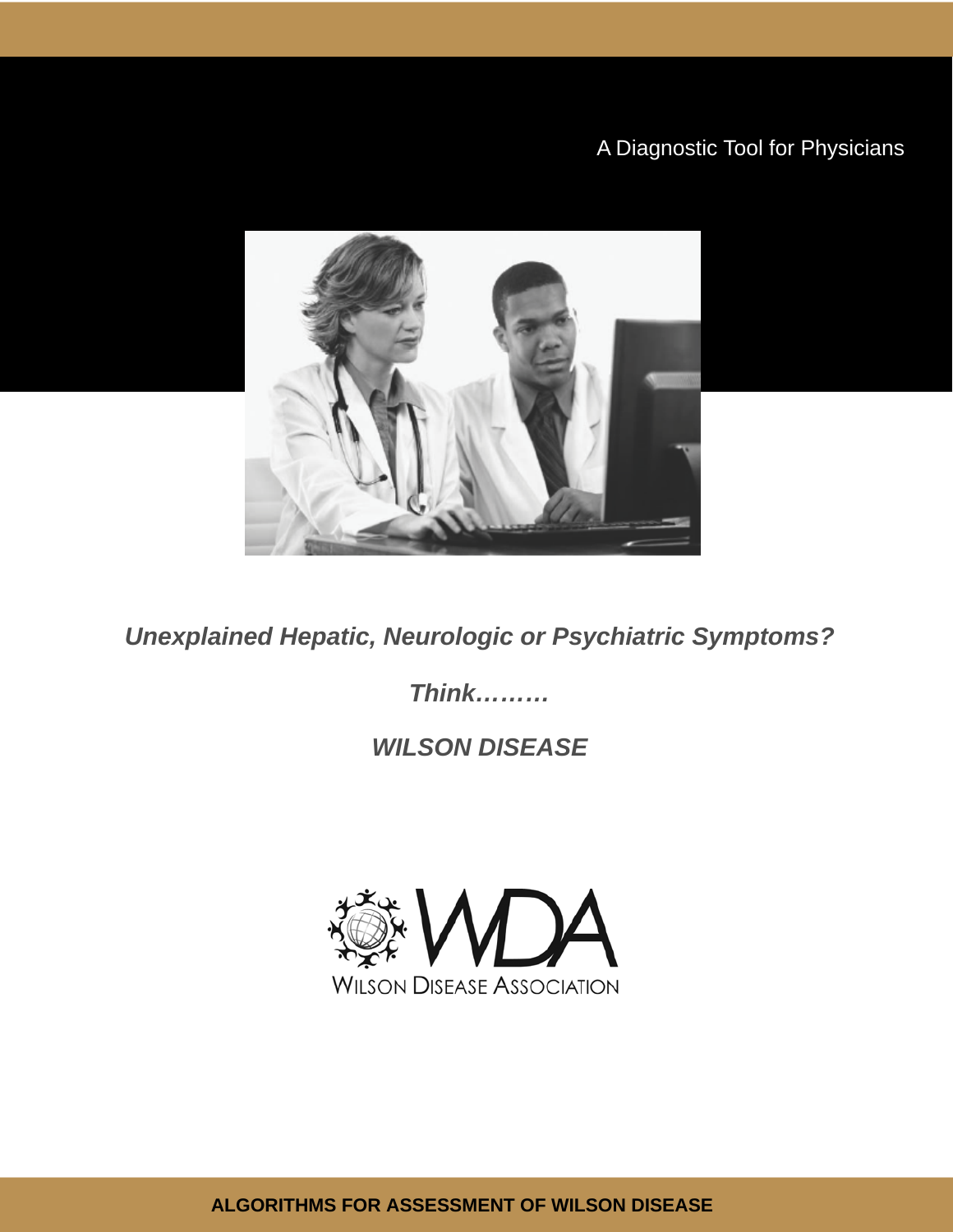### Table 1. Clinical Features in Patients with Wilson Disease

#### **Hepatic**

- **Asymptomatic hepatomegaly**
- **Isolated splenomegaly**
- <sup>n</sup>Persistently elevated serum aminotransferase activity (AST, ALT)
- $\blacksquare$  Fatty liver
- $\n **Acute** he$  hepatitis
- **Resembling autoimmune hepatitis**
- <sup>n</sup>Cirrhosis: compensated or decompensated
- **Acute liver failure**

### **Neurological**

- Movement disorders (tremor, involuntary movements)
- <sup>n</sup>Drooling, dysarthria
- ■Rigid dystonia
- <sup>n</sup>Pseudobulbar palsy
- **Dysautonomia**
- <sup>n</sup>Migraine headaches

E PHOSPHATASE

IN TOTAL

- $In somnia$
- $S$ eizures

#### **Psychiatric**

- Depression
- $\blacksquare$ Neurotic behaviours
- <sup>n</sup>Personality changes
- $\blacksquare$ Psychosis

### **Other Systems**

- <sup>n</sup>Ocular: Kayser-Fleischer rings, sunflower cataracts
- <sup>n</sup>Cutaneous: lunulae ceruleae
- <sup>n</sup>Renal abnormalities: aminoaciduria and nephrolithiasis
- <sup>n</sup>Skeletal abnormalities: premature osteoporosis and arthritis
- <sup>n</sup>Cardiomyopathy, dysrhythmias
- **-Pancreatitis**

59

 $178$ 

 $0.6$ 

- **Hypoparathyroidism**
- <sup>n</sup>Menstrual irregularities; infertility, repeated miscarriages

LIFEET

 $16/1$ MG/

MG/  $U/L$ MG.

 $U/1$ 

**MGYDL** 

BYDL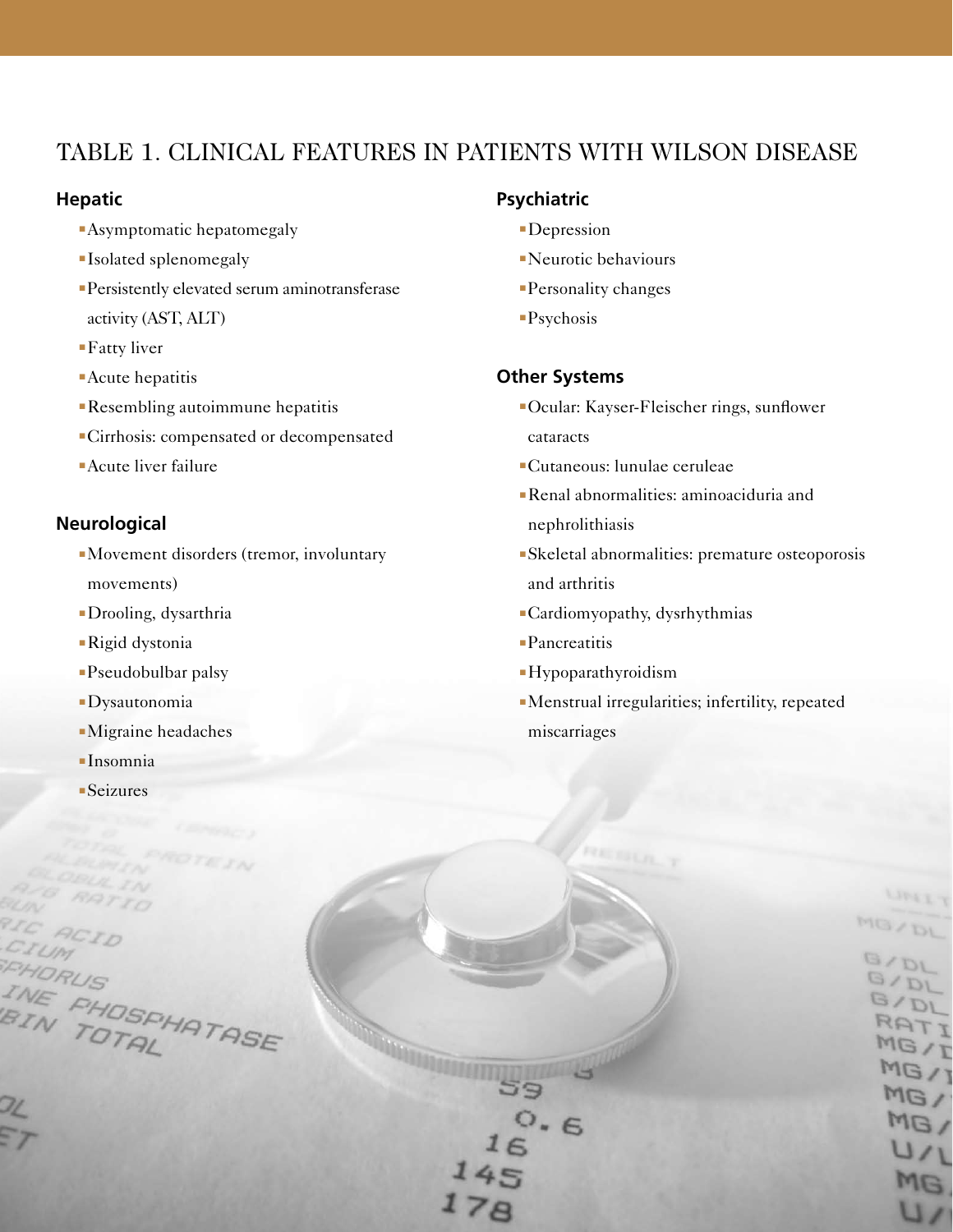**Figure 1.** 

Approach to diagnosis of Wilson disease (WD) in a patient with unexplained liver disease.



\* Abnormal liver histology and/or liver function tests without clear etiology.

\*\* Molecular testing means confirming homozygosity for one mutation or defining two mutations constituting compound heterozygosity.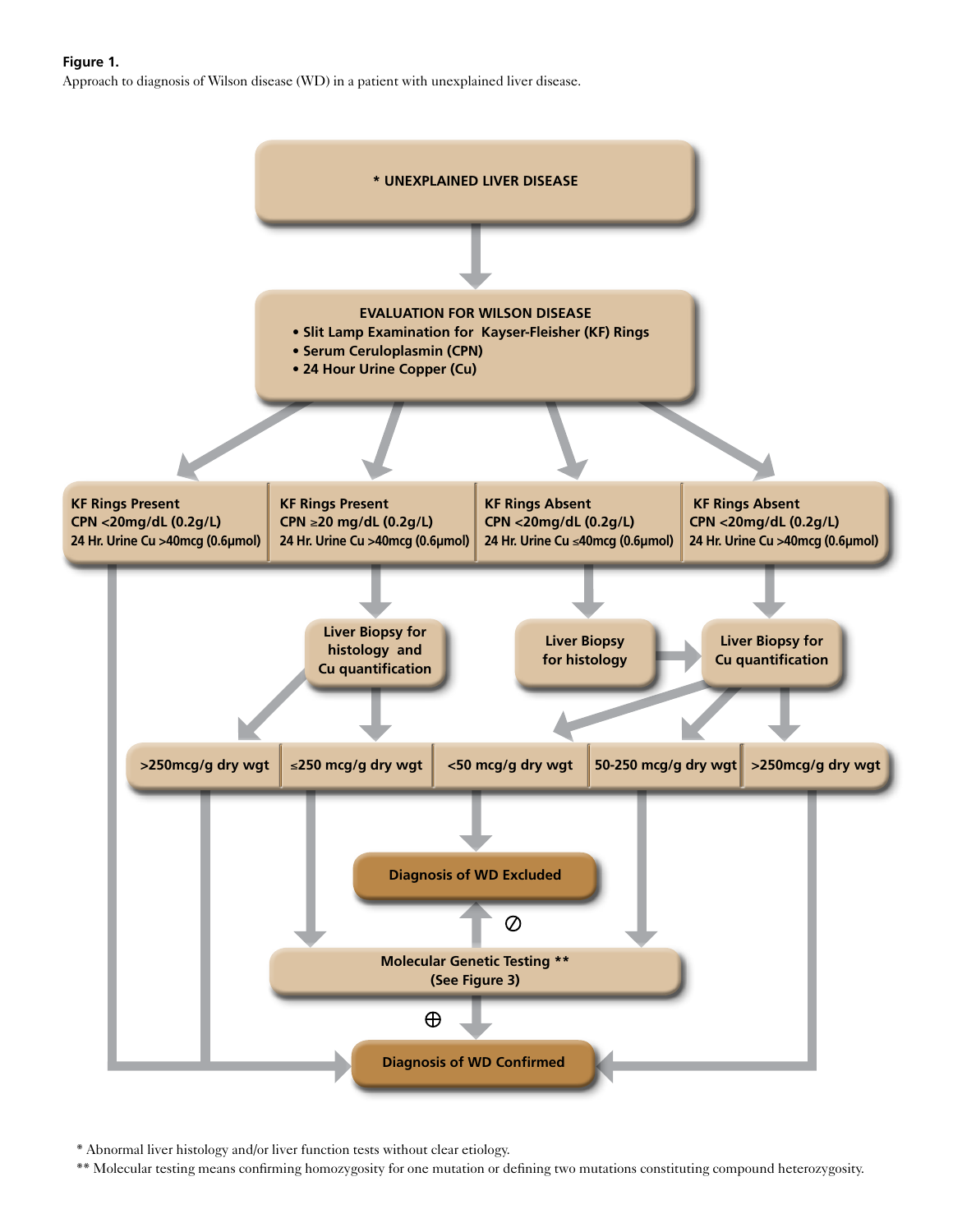#### **Figure 2.**

Approach to diagnosis of Wilson disease (WD) in a patient with a neurological disorder or psychiatric disease with or without liver disease.



 \*\* Molecular testing means confirming homozygosity for one mutation or defining two mutations constituting compound heterozygosity. \*\*\* If molecular testing unavailable or limited testing performed.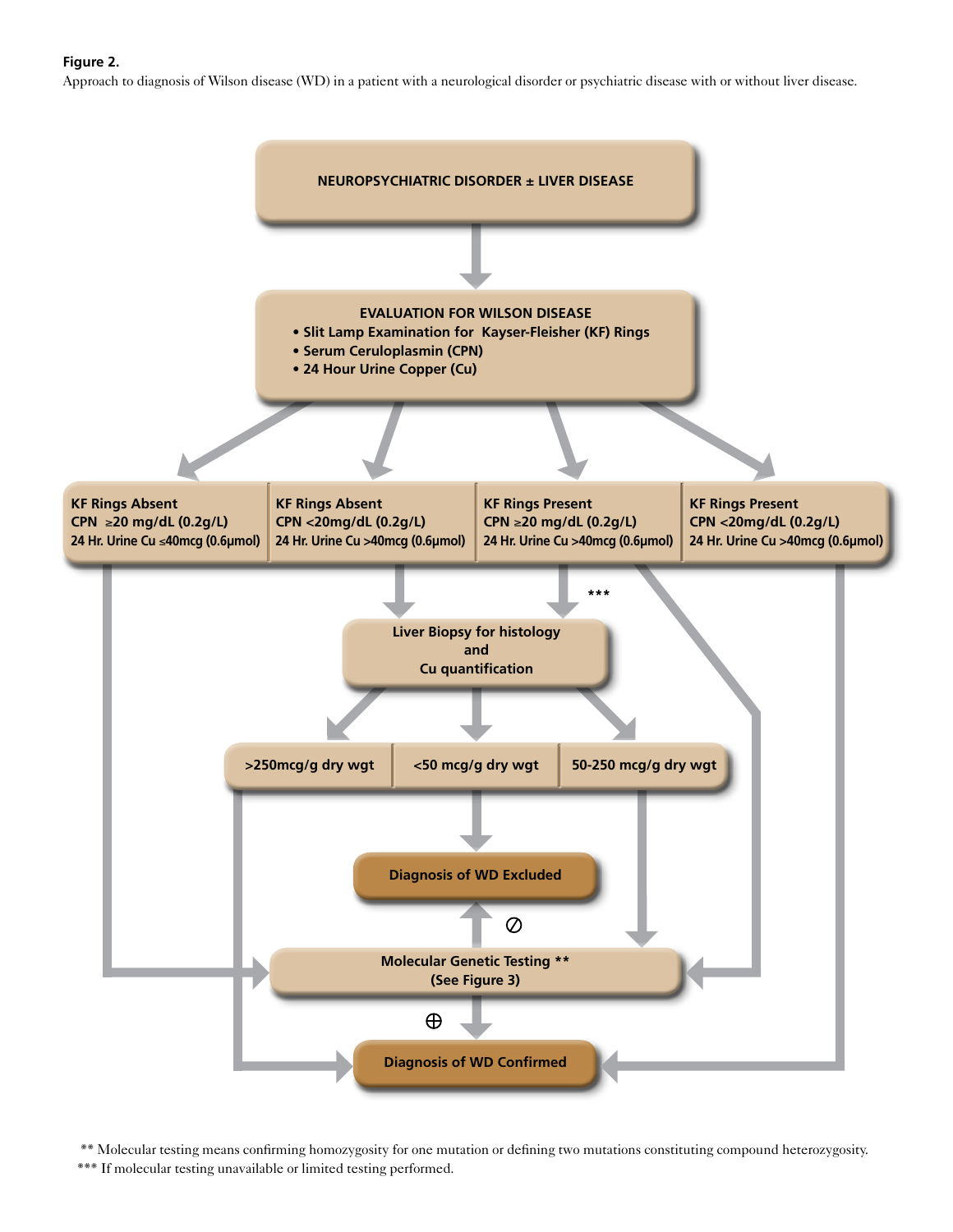#### **Figure 3.**

Screening for Wilson disease (WD) in a sibling or child of a patient with secure diagnosis of WD. If molecular testing is available in the index patient, then this is the most efficient screening strategy. If initial screening by blood biochemistries and urine testing is normal, then consider repeat screening in 2 – 5 years.